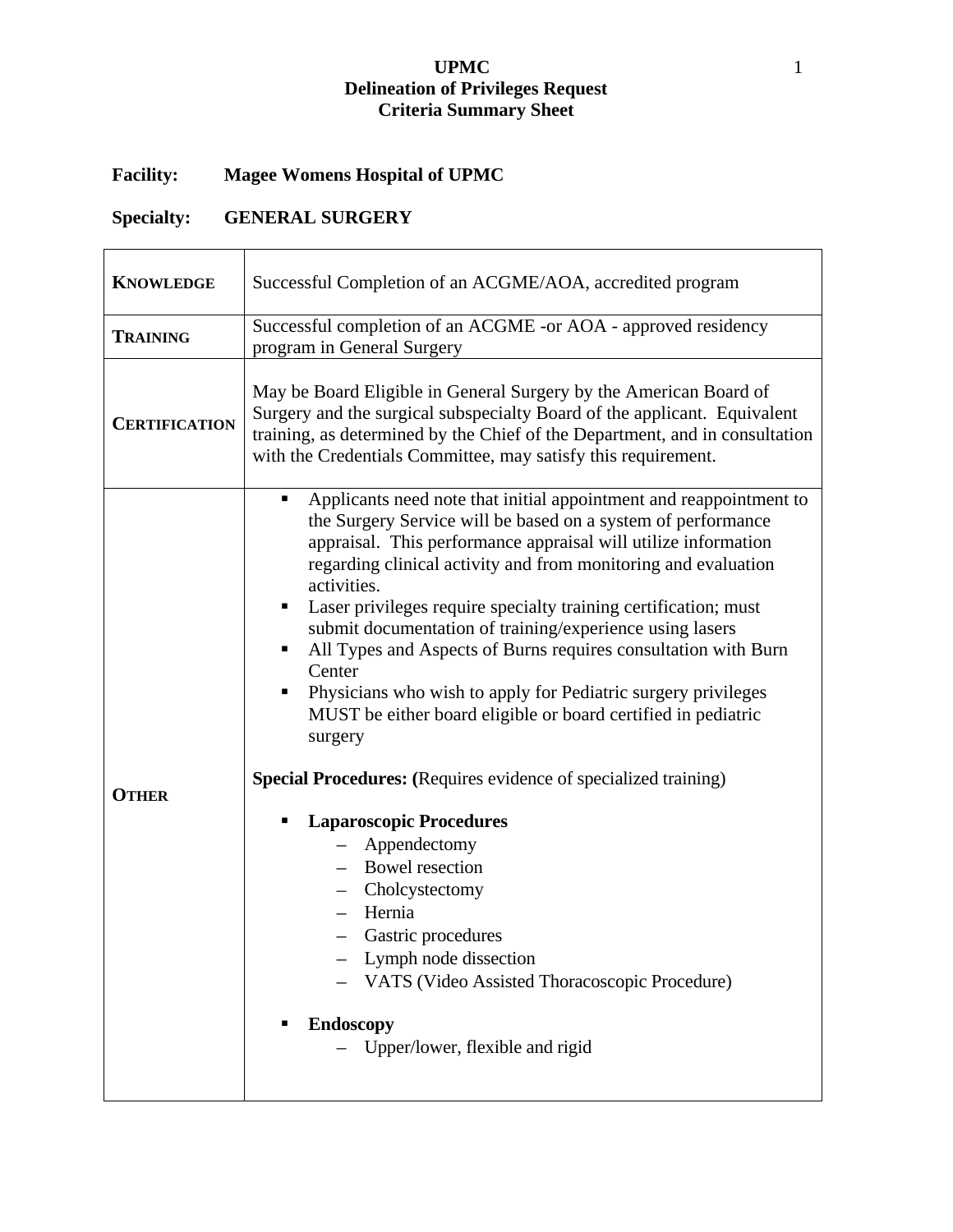## **DAVINCI SURGICAL ROBOTIC SYSTEM**

It is the intent of Magee-Womens Hospital of UPMC to deploy the DaVinci Surgical System for the management of basic laparoscopic and thoracoscopic cases in abdominal, thoracic and pelvic surgery. A physician requesting to use the DaVinci surgical platform for procedures must present appropriate documentation of training and qualifications in order to be credentialed for the use of the system.

Basic credentialing criteria:

- 1. The physician must be board certified or board eligible or equivalent training as determined by the Chief of the department and in consultation with the Credentials Committee within his/her surgical specialty.
- 2. The physician must be credentialed and have proficiency in laparoscopic or thoracoscopic surgery. For complex procedures that do not have laparoscopic equivalency on the job training with proctoring must occur until competency level is achieved and this requires the determination of the proctor and the Chief of Surgery.
- 3. The physician must show evidence of attendance at a hands-on training practicum in the use of the DaVinci Surgical Platform of at least eight (8) hours duration. The physician must have three (3) hours of personal time on the operating system during animate or cadaver models.
- 4. The physician must show evidence of three (3) proctored patient cases using the DaVinci Surgical Platform and the proctor must attest to the competency of the surgeon using the DaVinci Platform.
- 5. Maintenance of credentials and reappointments necessitate a minimum of 12 annual cases as operating surgeon after review of cases by the Surgical Services Committee and the Division Chiefs of Surgery verifying the satisfactory performance of the surgical cases.
- 6. Fellows must be completing or have completed their training and be board eligible in his/her surgical specialty. They must be credentialed in laparoscopic and/or thoracoscopic procedures and must have had adequate training and competency in the DaVinci System. If the resident performed